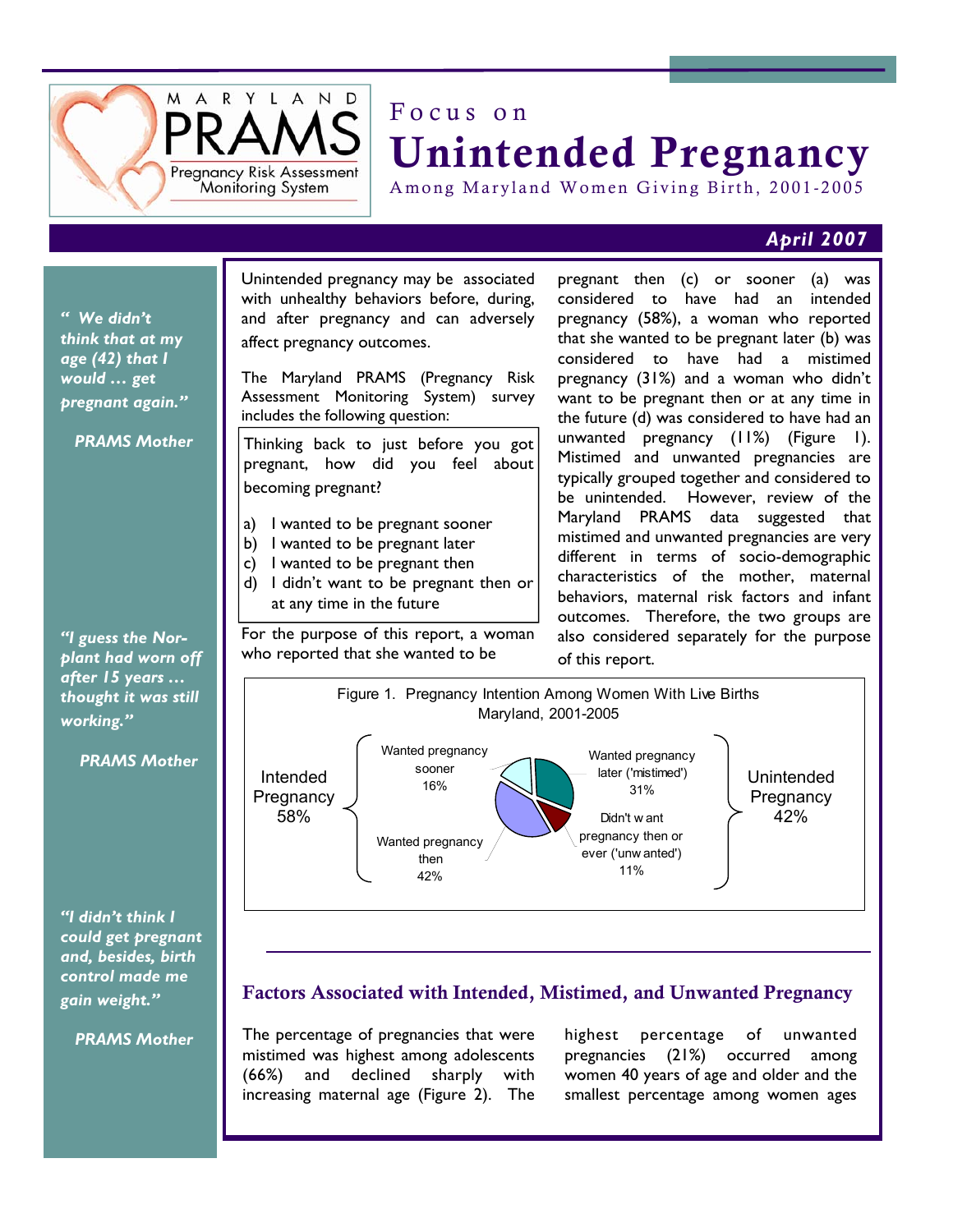

30-34 years (7%). White women and Asian women reported similar rates of mistimed (25% and 22%) and unwanted (6% and 7%) pregnancies. While black and Hispanic women had the same rate of mistimed pregnancies (40%), the rate of unwanted pregnancy was substantially higher among black women (21%) than Hispanic women (5%). Both mistimed pregnancies and unwanted pregnancies occurred much more frequently among unmarried women (50% and 19%) than married women (20% and 6%). Women on Medicaid had higher rates of mistimed and unwanted pregnancies (41% and 23%) than women not on Medicaid (30% and 10%).

In terms of maternal behaviors, women with intended pregnancies were more likely than mothers with mistimed or unwanted pregnancies to take a daily multivitamin with folic acid before pregnancy, initiate prenatal care during the first trimester of pregnancy, breastfeed their infants, and place their infants on their backs to sleep (Figure 3). Mothers with intended pregnancies were less likely to smoke during the last trimester of pregnancy or in the postpartum period, report being depressed in the postpartum period, and report that they were physically abused before pregnancy by a husband or partner (Figure 4).

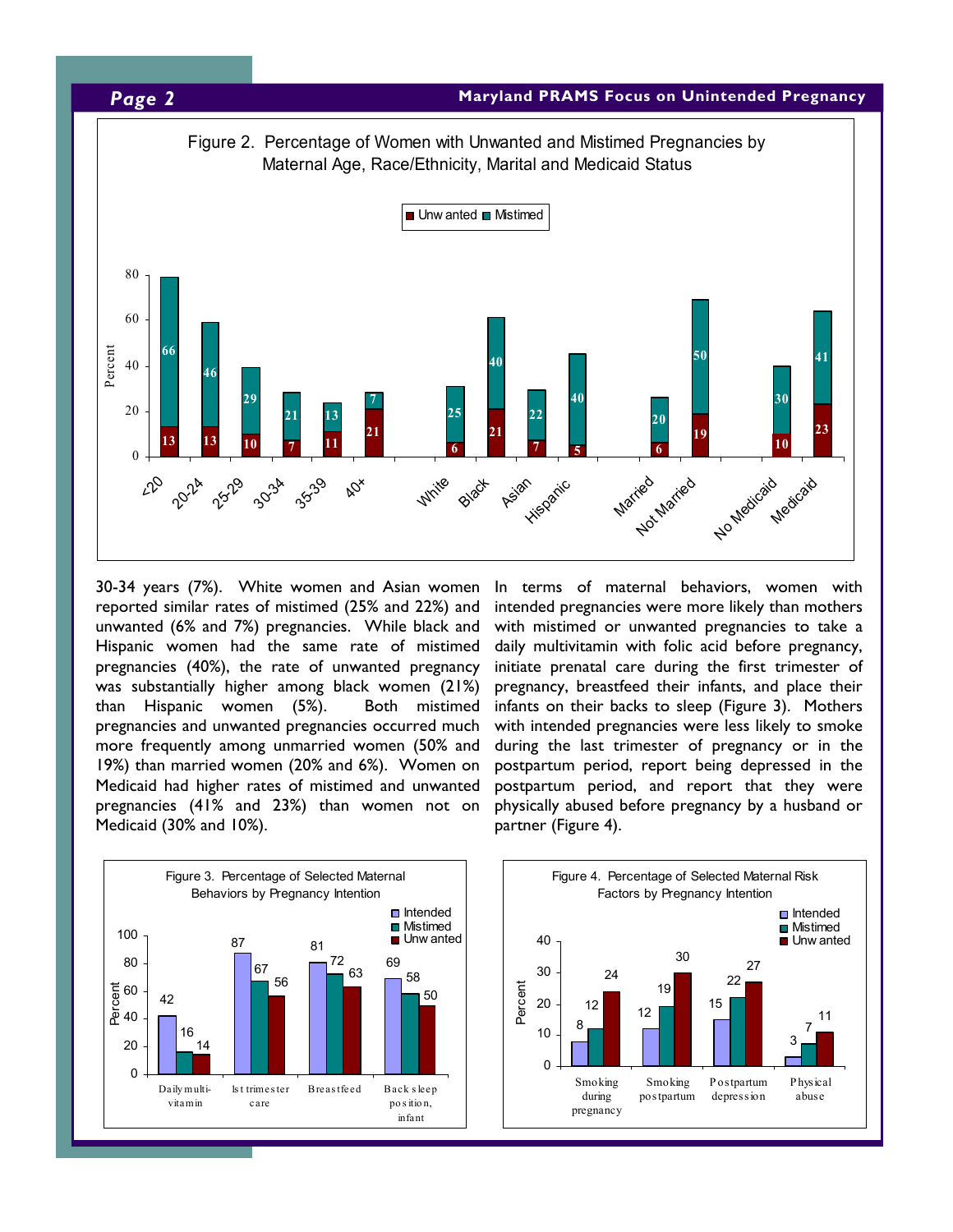## **Maryland PRAMS Focus on Unintended Pregnancy** *Page 3*

## Association With Low Birth Weight

Low birth weight infants (<2500 grams) are more likely to be born to women with unwanted pregnancies (10%) than to women with intended (7%) or mistimed (8%) pregnancies (Figure 5). Low birth weight infants are more likely to die or suffer serious health problems than heavier infants.



*"I thought I had reached menopause … but apparently I hadn't."* 

*PRAMS Mother* 

## Birth Control Use at Time of Pregnancy

Forty-three percent of women who were trying to avoid pregnancy reported that



they were using birth control at the time they became pregnant (Figure 6). The most frequently cited reasons among the remaining 57% of women for not using birth control were the belief they could not become pregnant, opposition to the use of birth control by their husbands or partners, and problems obtaining birth control.



## Summary

Over 40% of pregnancies in Maryland that end in a live birth are unintended mistimed or unwanted. Unwanted pregnancies are more likely to be associated with risk factors or behaviors that may be harmful to the mother and infant than mistimed or intended pregnancies.

The high rate of unintended pregnancies among women using birth control (43%) suggests inconsistent or improper contraceptive usage. Improving access to contraceptive education and supplies will help couples plan pregnancies effectively and increase intended pregnancy rates. Preconception and inter-conception counseling, especially with inclusion of the partner, can clarify common misconceptions about family planning and improve contraceptive compliance.

Maryland PRAMS data showed that mothers with mistimed and unwanted pregnancies are less likely to take a multivitamin, receive early prenatal care, stop smoking, breastfeed, and place their infants to sleep on their backs. They are more likely to experience postpartum depression, be victims of intimate partner violence, and deliver low birth weight infants than mothers with intended pregnancies.

Women with unintended pregnancies, particularly those that are unwanted, may need extra support or referral during pregnancy and postpartum.

*A planned pregnancy may ultimately lead to improved pregnancy outcomes.* 

*"My husband was supposed to get a vasectomy...but he got scared."* 

*PRAMS Mother*